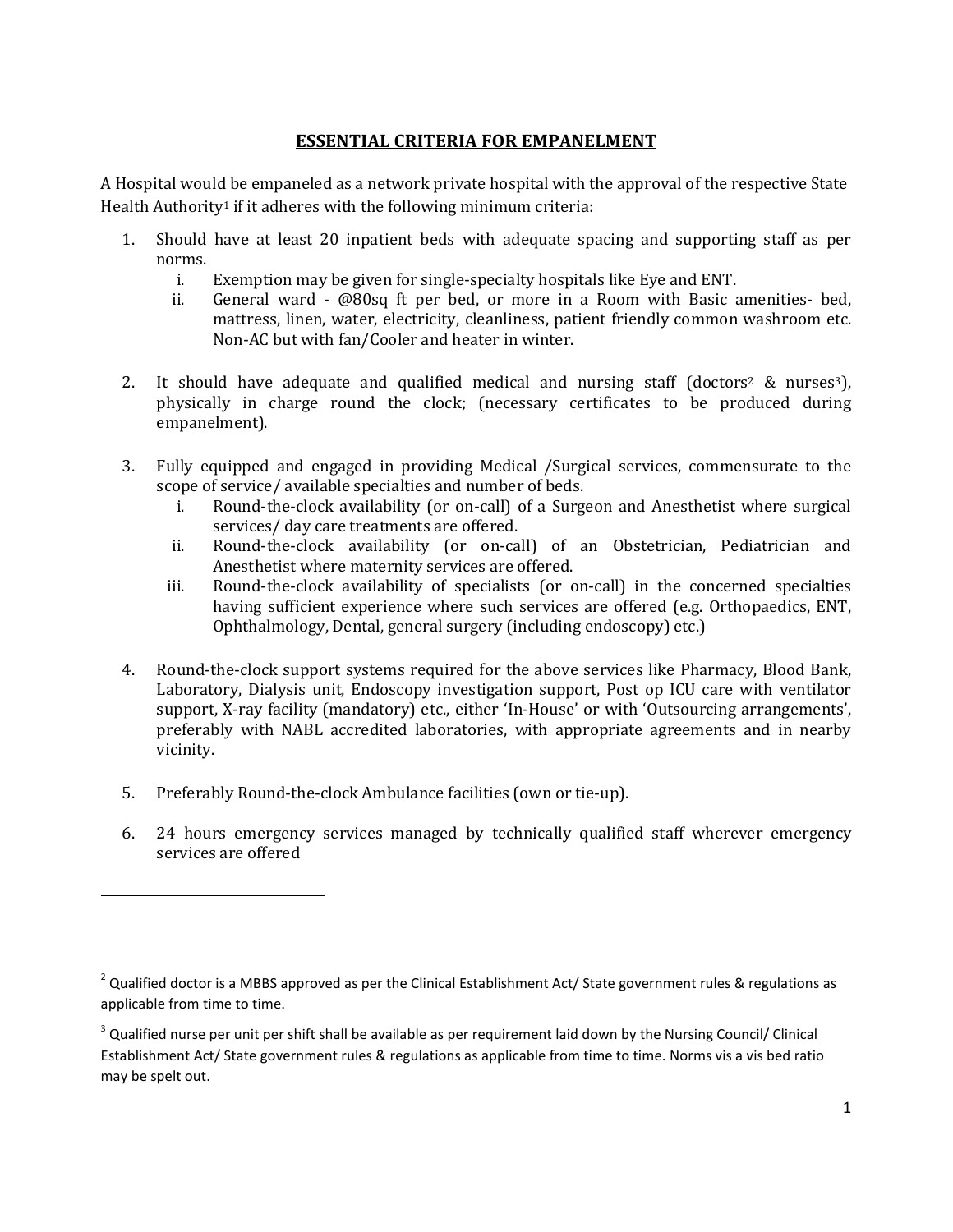- i. Casualty should be equipped with Monitors, Preferably Defibrillator, Nebulizer with accessories, Preferably Crash Cart, Resuscitation equipment, Oxygen cylinders with flow meter/ tubing/catheter/face mask/nasal prongs, suction apparatus etc. and with attached toilet facility.
- 7. Mandatory for hospitals wherever surgical procedures are offered:
	- i. Fully equipped Operation Theatre of its own with qualified nursing staff under its employment round the clock.
	- ii. Post-op ward preferably with ventilator and other required facilities.
- 8. Wherever intensive care services are offered it is mandatory to be equipped with an Intensive Care Unit (For medical/surgical ICU/HDU/Neonatal ICU) with requisite staff
	- i. Preferably the unit is to be situated in close proximity of operation theatre, acute care medical, surgical ward units, labour room and maternity room as appropriate.
	- ii. Suction, piped oxygen supply and compressed air should be provided for each ICU bed.
	- iii. Further ICU- where such packages are mandated should have the following equipment:
		- 1) Piped gases
		- 2) Multi-sign Monitoring equipment
		- 3) Infusion of ionotropic support (Preferably)
		- 4) Equipment for maintenance of body temperature (Preferably)
		- 5) Weighing scale
		- 6) Manpower for 24x7 monitoring
		- 7) Emergency cash cart
		- 8) Defibrillator. (Preferably)
		- 9) Equipment for ventilation.
		- 10)In case there is common Paediatric ICU then Paediatric equipment's, e.g.: paediatric ventilator, Paediatric probes, medicines and equipment for resuscitation to be available.
	- iv. HDU (high dependency unit) should also be equipped with all the equipment and manpower as per HDU norms. (Preferably)
- 9. Records Maintenance: Maintain complete records as required on day-to-day basis and is able to provide necessary records of hospital / patients to the Society/Insurer or his representative as and when required.
	- i. Wherever automated systems are used it should comply with MoHFW/ NHA EHR guidelines (as and when they are enforced)
	- ii. All CMAAY cases must have complete records maintained
	- iii. Share data with designated authorities for information as mandated.
- 10. Legal requirements as applicable by the local/state health authority.
- 11. Adherence to Standard treatment guidelines/ Clinical Pathways / Adjudication Guidelines defined by Society for procedures as mandated from time to time.
- 12. Registration with the Income Tax Department.
- 13. NEFT enabled bank account
- 14. Telephone/Fax
- 15. Safe drinking water facilities/Patient care waiting area